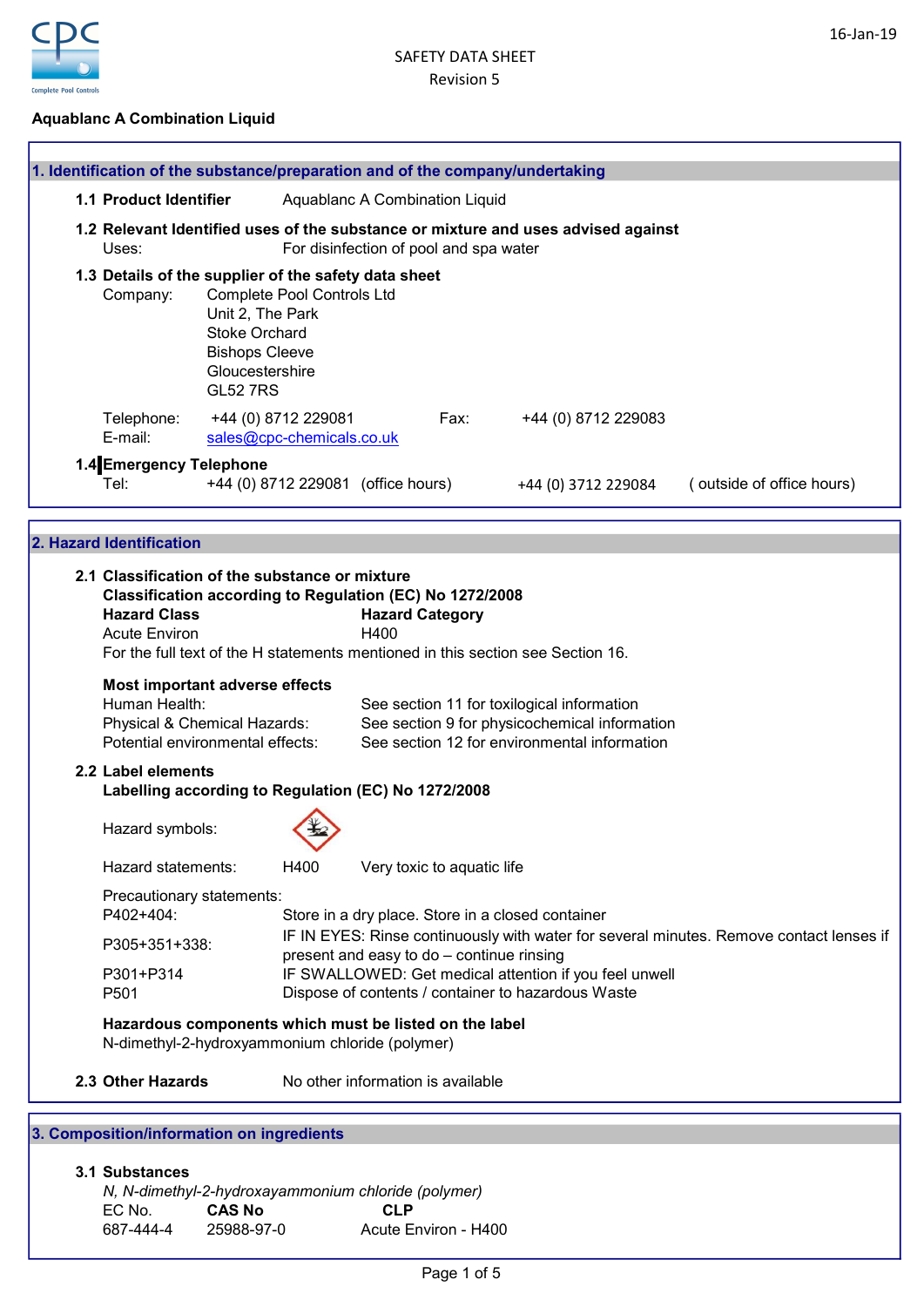| 4.1 Description of first aid measures |                                                                                                                                                      |
|---------------------------------------|------------------------------------------------------------------------------------------------------------------------------------------------------|
| General Advice:                       | Symptoms of poisoning may occur even after several hours; therefore medical<br>observation is required for at least 48 hours after the accident.     |
| If Inhaled:                           | Provide fresh air, warmth and rest, preferably in a comfortable sitting position. Get<br>professional medical attention if any discomfort continues. |
| In case of skin contact:              | Generally the product does not irritate the skin.                                                                                                    |
| In case of eye contact:               | Rinse the eye immediately with water. Continue to rinse for at least 15 minutes.                                                                     |
| If swallowed:                         | Clean mouth with water and drink plenty of water. If swallowed, do not induce vomiting -<br>seek medical advice if discomfort continues              |
| Symptoms & effects:                   | 4.2 Most important symptoms and effects, both acute and delayed<br>No further information available                                                  |

## 5. Fire fighting measures

| 5.1 Extinguishing media:<br>Suitable media:           | CO2, powder or water spray. Fight larger fires with water spray.                                                           |
|-------------------------------------------------------|----------------------------------------------------------------------------------------------------------------------------|
| Specific Hazards :                                    | 5.2 Special hazards arising from the substance or mixture<br>No information available                                      |
| 5.3 Advice for fire-fighters<br>Protective equipment: | In the event of fire, wear self-contained breathing apparatus.<br>Wear appropriate body protection (full protective suit). |
| Further Information:                                  | Collect contaminated firefighting water separately<br>Contaminated firefighting water must not enter the sewage system.    |

| <b>6. Accidental release Measures</b>                     |  |                                                                                                                                                                                  |
|-----------------------------------------------------------|--|----------------------------------------------------------------------------------------------------------------------------------------------------------------------------------|
|                                                           |  | 6.1 Personal precautions, protective equipment and emergency procedures                                                                                                          |
| Personal Precautions:                                     |  | Use personal protective equipment. Keep people away from and upwind of spill. Provide<br>adequate ventilation. Avoid contact with skin and eyes. Keep away from ignition source. |
| 6.2 Environmental precautions                             |  |                                                                                                                                                                                  |
|                                                           |  | Environmental precautions: Do not flush. Do not allow to enter into surface water or sanitary sewer system.                                                                      |
|                                                           |  | Prevent from spreading (e.g. by damning-in or oil barriers).                                                                                                                     |
| 6.3 Methods and materials for containment and cleaning up |  |                                                                                                                                                                                  |
| Cleaning up:                                              |  | Absorb with liquid binding material (sand, acid binders, universal binders, sawdust).                                                                                            |
| Further Information:                                      |  | Dispose of contaminated material as waste according to item 13.                                                                                                                  |
| 6.4 Reference to other sections                           |  | See Section 7 for information on safe handling                                                                                                                                   |
|                                                           |  | See Section 8 for information on personal protection equipment                                                                                                                   |
|                                                           |  | See Section 13 for disposal information                                                                                                                                          |
|                                                           |  |                                                                                                                                                                                  |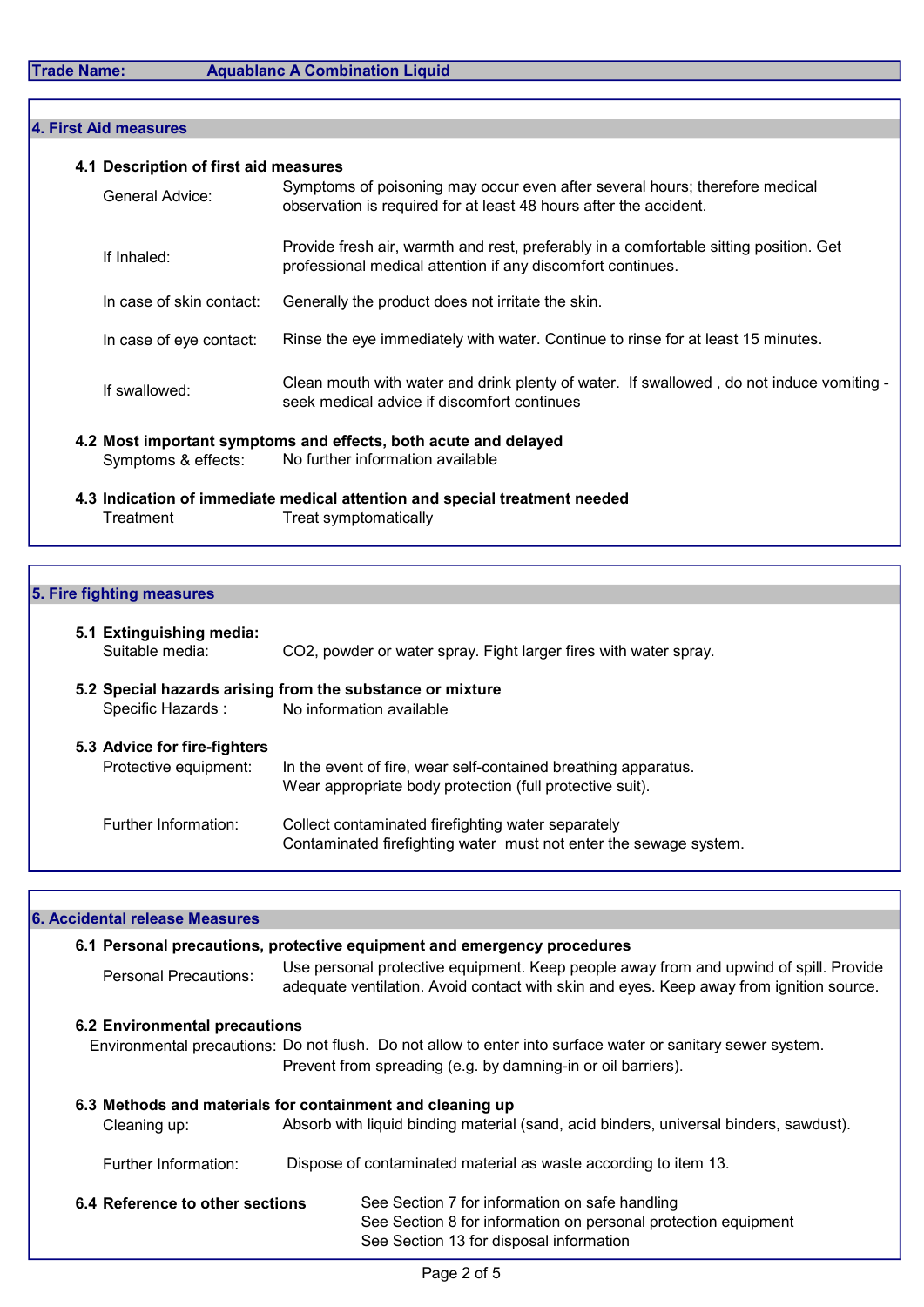| 7. Handling and storage |                                                         |                                                                                                                                                                                                                                                                                                                        |
|-------------------------|---------------------------------------------------------|------------------------------------------------------------------------------------------------------------------------------------------------------------------------------------------------------------------------------------------------------------------------------------------------------------------------|
|                         | 7.1 Precautions for safe handling                       |                                                                                                                                                                                                                                                                                                                        |
|                         | Advice on safe handling:                                | Use personal protective equipment. Avoid contact with skin and eyes. DO NOT MIX with<br>other products in their concentrated form.                                                                                                                                                                                     |
|                         | Hygiene measures:                                       | Keep away from food, drink and animal feeding stuffs. Smoking, eating and drinking<br>should be prohibited in the application area. Wash hands before breaks and at the end of<br>the work day. Take off all contaminated clothing immediately. Provide adequate<br>ventilation. Avoid contact with the skin and eyes. |
|                         | <b>Storage Areas</b>                                    | 7.2 Conditions for safe storage, including any incompatibilities.<br>No special measures required                                                                                                                                                                                                                      |
|                         | Fire and explosion:                                     | No special measures required                                                                                                                                                                                                                                                                                           |
|                         | Further information:                                    | Store in cool, dry conditions in well sealed receptacles                                                                                                                                                                                                                                                               |
|                         | Common storage:                                         | Store away from flammable substances. Store away from reducing agents. Do not store<br>together with acids.                                                                                                                                                                                                            |
|                         | Storage Temperature:                                    | Keep away from heat and direct sunlight                                                                                                                                                                                                                                                                                |
|                         | 7.3 Specific end uses<br>Specific use(s)                | For disinfection of pool and spa water                                                                                                                                                                                                                                                                                 |
|                         |                                                         |                                                                                                                                                                                                                                                                                                                        |
|                         | 8. Exposure control/personal protection                 |                                                                                                                                                                                                                                                                                                                        |
|                         | 8.1 Control parameters<br>No exposure limit established |                                                                                                                                                                                                                                                                                                                        |
|                         | 8.2 Exposure controls                                   | <b>Engineering measures</b> Refer to protective measures listed in sections 7 and 8                                                                                                                                                                                                                                    |
|                         | Personal protective equipment                           |                                                                                                                                                                                                                                                                                                                        |
|                         | Respiratory protection                                  | Not required                                                                                                                                                                                                                                                                                                           |
|                         | Hand protection                                         | Material of gloves<br>Gloves<br><b>Natural Rubber</b>                                                                                                                                                                                                                                                                  |
|                         | Eye protection<br>Skin and body protection              | Tightly sealed goggles. Emergency eye wash stations must be available.<br>Protective work clothing                                                                                                                                                                                                                     |

### Environmental exposure controls

General advice: Do not flush into surface water or sanitary sewer systems

### 9. Physical and chemical properties

Skin and body protection

### 9.1 Information on basic physical and chemical properties

| Form:                  | Fluid                                        |
|------------------------|----------------------------------------------|
| Colour:                | Blue                                         |
| Odour:                 | Mild                                         |
| Boiling point:         | $100^{\circ}$ C                              |
| Flash point:           | Not applicable                               |
| Vapour pressure:       | 23 hPa                                       |
| Density $@$ 20 $°C$ :  | $1.0425$ g/cm                                |
| Water solubility:      | Fully miscible                               |
| Thermal decomposition: | $180^{\circ}$ C                              |
| Explosive properties:  | Product does not present an explosion hazard |
| Oxidising properties:  | Oxidising                                    |
|                        |                                              |
|                        |                                              |

9.2 Other Information No further information available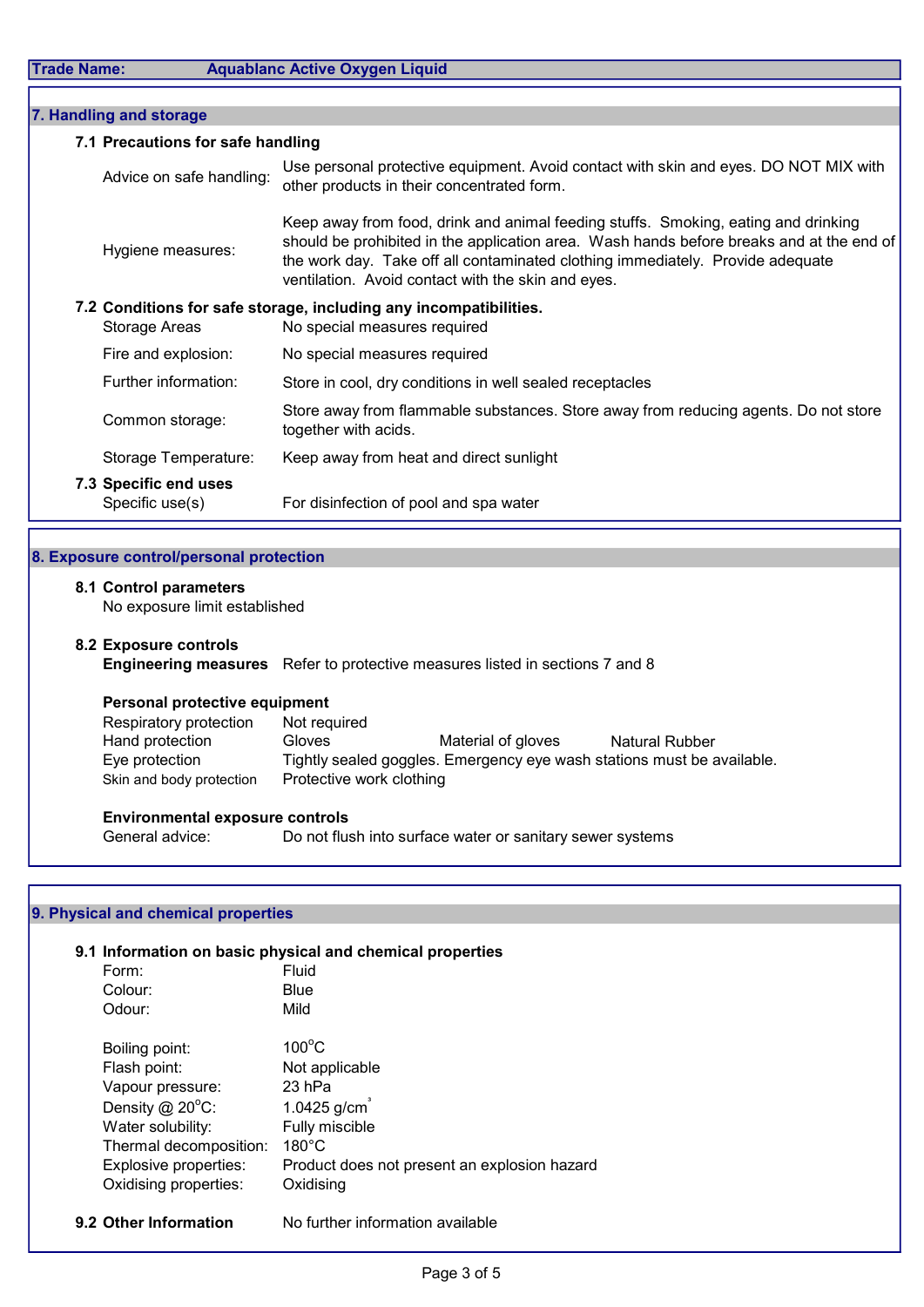### 10. Stability and reactivity

| 10.1 Reactivity<br>Reactivity                                              | No information available                              |
|----------------------------------------------------------------------------|-------------------------------------------------------|
| 10.2 Chemical stability<br>Chemical stability                              | No information available                              |
| 10.3 Possibility of hazardous reactions<br>Hazardous reactions:            | None known                                            |
| 10.4 Conditions to avoid<br>Conditions to avoid                            | No decomposition if used accoriding to specifications |
| 10.5 Incompatible materials<br>Materials to avoid                          | Oxidising agents                                      |
| 10.6 Hazardous decomposition products<br>Decomposition products None known |                                                       |

# 11.1 Information on toxilogical effects Acute toxicity **Product is not toxic** Primary Irritant effect: On the skin: No irritant effect On the eyes: No irritant effect Sensitization: No sensitizing effects known Carcinogenic There is no evidence that this substance has any carcinogenic properties. **Mutagenic** There is no evidence that this substance is mutagenic 11. Toxilogical Information

Additional toxicological information: Other relevant toxicity: Avoid repeated exposure

### 12. Ecological Information

12.1 Toxicity Water hazard class 3 (German Regulation) (Self-assessment): extremely hazardous for water.

### 12.2 Persistence and degradability Persistence No data available Biogradability No data available

12.3 Bioaccumlative potential Bioaccumlative potential Bioaccumulation is not expected

# 12.4 Mobility in soil

Mobility in soil **Expected to absorb on soil** 

12.5 Results of PBT and PvB assessment PBT and PvB No data available

### 12.6 Other adverse effects

Remarks: Danger to drinking water if even small quantities leak into the ground.

Do not allow product to reach ground water, water bodies or sewage system even in small quantities.